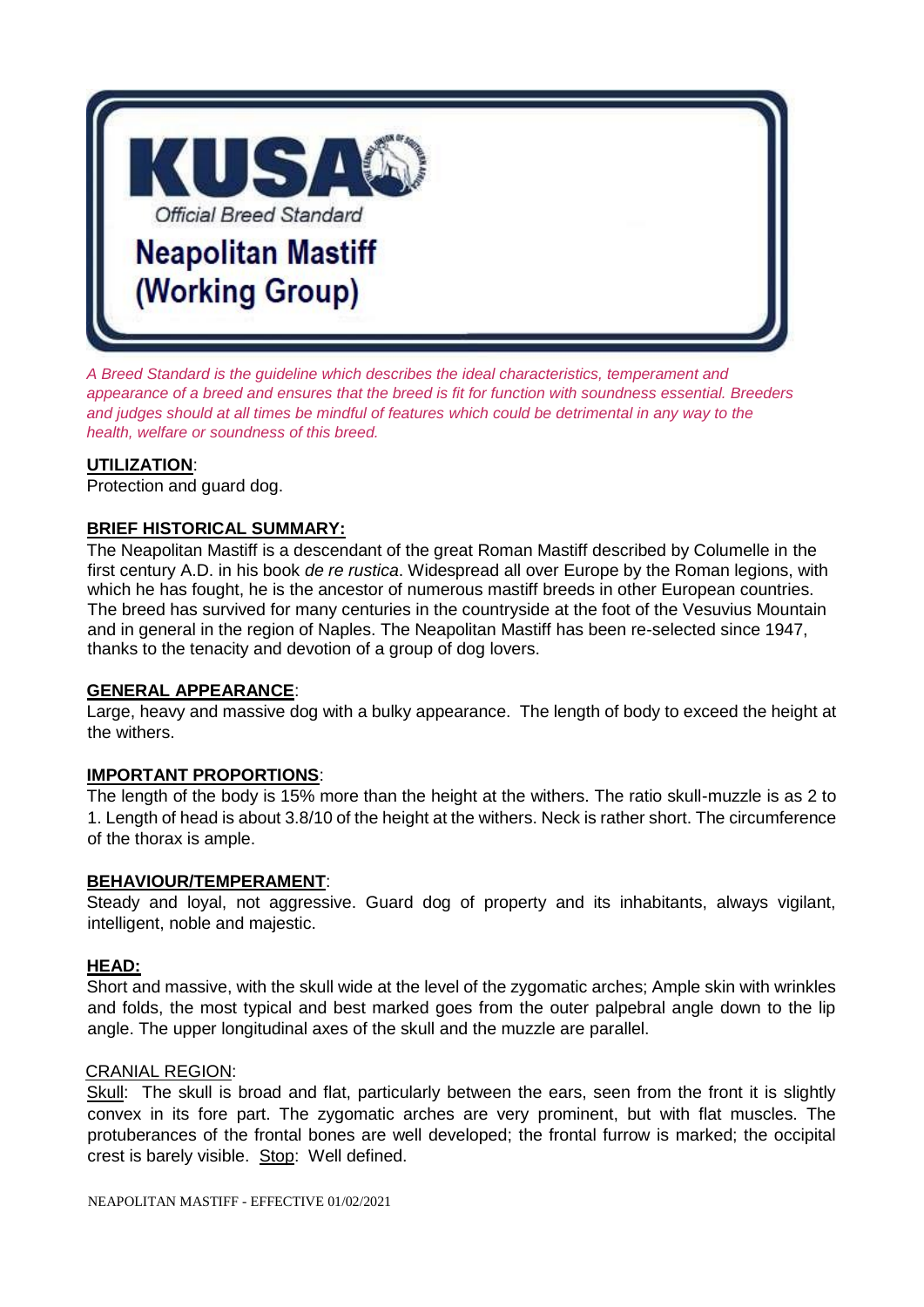## FACIAL REGION:

Nose: Set in the prolongation of the muzzle, must not protrude beyond the outer vertical line of the lips; must be voluminous with large, well-opened nostrils. The colour is according to colour of the coat: black for black subjects, dark grey in dogs of other colours, and chestnut for brown coats. Muzzle: Very broad and deep; the width is about equal to the length. The length must be equal to a third of the length of the head. The lateral sides are parallel so that, seen from the front, the shape of the muzzle is practically square. The depth of the muzzle is about twice as much as that of the length.

Lips: Fleshy, thick and full. Upper lips, seen from the front, form an inverted "V" at their meeting point. The lower, lateral profile of the muzzle is shaped by the upper lips; their lowest part is the corner of the lips, with visible mucous membranes, situated on the vertical from the external angle of the eye.

Jaws/Teeth: Powerful with strong jawbones and dental arches joining perfectly. Lower jaw must be well developed in its width.

Teeth white well developed, regularly aligned and complete in number. Scissor bite, i.e. upper incisors closely overlapping the lower ones in close contact, set straight to the jaw, or pincer bite, i.e. upper incisors meet edge to edge with the lower incisors. The external margin of the upper incisors must be in close contact to the internal margin of the lower incisors. Reverse scissors bite tolerated. Eyes: Set well apart on an equal frontal level; rather round in shape but never protruding or too deep set. Colour of iris usually darker than coat colour, except in coats of diluted shades where the eye colour is lighter. Skin folds never to interfere with the eyes. Ears: Small in relation to the size of the dog, of triangular shape, set above the zygomatic arch, flat and laying close to the cheeks. The ears are natural.

# **NECK**:

The upper profile is slightly convex. Rather short and conical trunk shaped, well muscled. Lower profile of the neck is well endowed with loose skin which forms a double dewlap well separated, but not exaggerated; dewlap starts at level of the lower jaw and does not reach below middle of the neck.

# **BODY**:

The length of the body exceeds by 15% the height at the withers.

Top line: Top line of the back is straight.

Withers: Wide, long and not very prominent.

Back: Broad and in length about 1/3 of the height at the withers. The lumbar region must be harmoniously united with the back and muscled and well developed in width.

Loin: Broad, strong and well muscled. The hipbones are prominent to the extent of reaching the top lumbar line.

Chest: Broad with well-developed chest muscles. The ribcage is ample, with long and well-sprung ribs. The circumference of the thorax is ample. The tip of the sternum is situated at the level of point of shoulder.

# **TAIL**:

Broad and thick at the root; strong, tapering slightly towards the tip. In length it reaches the articulation of the hock. At rest it is carried hanging and curved in sabre fashion, in action lifted horizontally or only slightly higher than the top line.

# **[\*refer note below]**

NEAPOLITAN MASTIFF - EFFECTIVE 01/02/2021 **LIMBS:** FOREQUARTERS: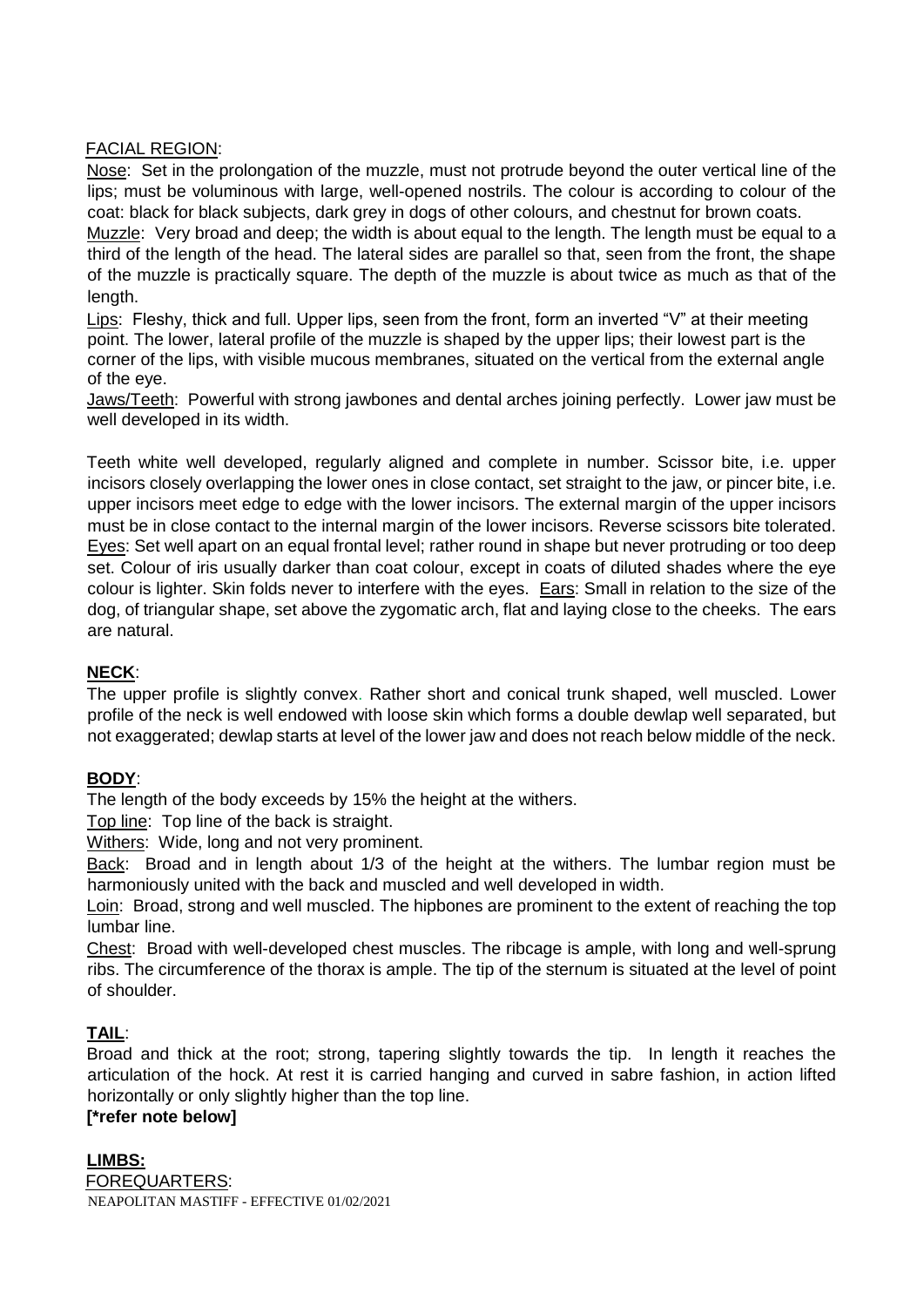General appearance: The forelegs, from the ground to the point of the elbow, seen in profile and from the front, are vertical with strong bone structure in proportion with the size of the dog.

Shoulder: Long and well laid back, the muscles are well developed, long and well defined.

Upper arm: Well angulated to shoulder blade and with significant musculature.

Elbow: Must be parallel to the median plane of the body, i.e. neither turned in nor out.

Forearm: Length is almost the same as that of the upper arm. Placed in perfect vertical position. Strong bone structure with lean and well developed muscles.

Carpus (Wrist): Broad, lean and without nodosity, continues the vertical line of the forearm.

Metacarpus (Pastern): Continues the vertical line of the forearm. Moderate angulation and length. Forefeet: Of round shape, large, toes well arched and well knit. The pads are hard and well pigmented. The nails are strong, curved and of a dark colour.

### HINDQUARTERS:

General appearance: On the whole they must be powerful and sturdy, in proportion with the size of the dog and capable of the required propulsion in movement.

Thigh: In length measuring 1/3 of the height at the withers and the obliqueness is about 60°. Broad with thick, prominent and clearly distinct muscles. The thighbone and the hipbone (femur and coxal) form an angle of 90°.

Stifle (Knee): The femoro-tibial angle is about 110°-115°.

Lower thigh: Length is slightly inferior to that of the thigh and of an obliqueness of 50°–55°, with strong bone structure and well visible muscles.

Hock joint: The tibio-tarsal articulation form an angle of 140°–145°.

Metatarsus (Rear pastern): Strong and lean, almost cylindrical in shape, perfectly straight and parallel and fairly low set.

Hind feet: Smaller than the forefeet, round with well-knit toes. Pads dry, hard and pigmented. Nails strong, curved and of dark colour.

## **GAIT / MOVEMENT**:

This constitutes a typical characteristic of the breed. At the walk, the gait is of feline type, like the steps of a lion. It is slow and also resembles that of a bear. The trot is distinguished by a strong thrust of the hindquarters and a good extension of the forequarters. The dog rarely gallops; usual gait is walk and trot. Pacing is tolerated.

# **SKIN**:

Thick, abundant and loose all over the body, particularly on the head where it forms numerous folds and wrinkles, and at the lower part of the neck where it forms a double dewlap. Never in abundance to the extent to interfere with the dogs health and wellbeing.

#### **COAT:**

Hair: Short and hard, dense, of the same length all over. Uniform short length that measures 1.5 cm maximum. Must not show any trace of fringing.

Colour: Preferred colours are: grey, lead grey and black, but also brown, fawn and deep fawn (red deer). Permissible is a little white patch on the chest and/or on the tip of the toes. All these colours may be brindled; hazel, dove-grey and isabella shades are tolerated.

# **SIZE AND WEIGHT**:

| Height at the withers: | Males: 65–75 cm.<br>Females: 60-68 cm. |
|------------------------|----------------------------------------|
| Weight:                | Males: 60-70 kg.<br>Females: 50-60 kg. |